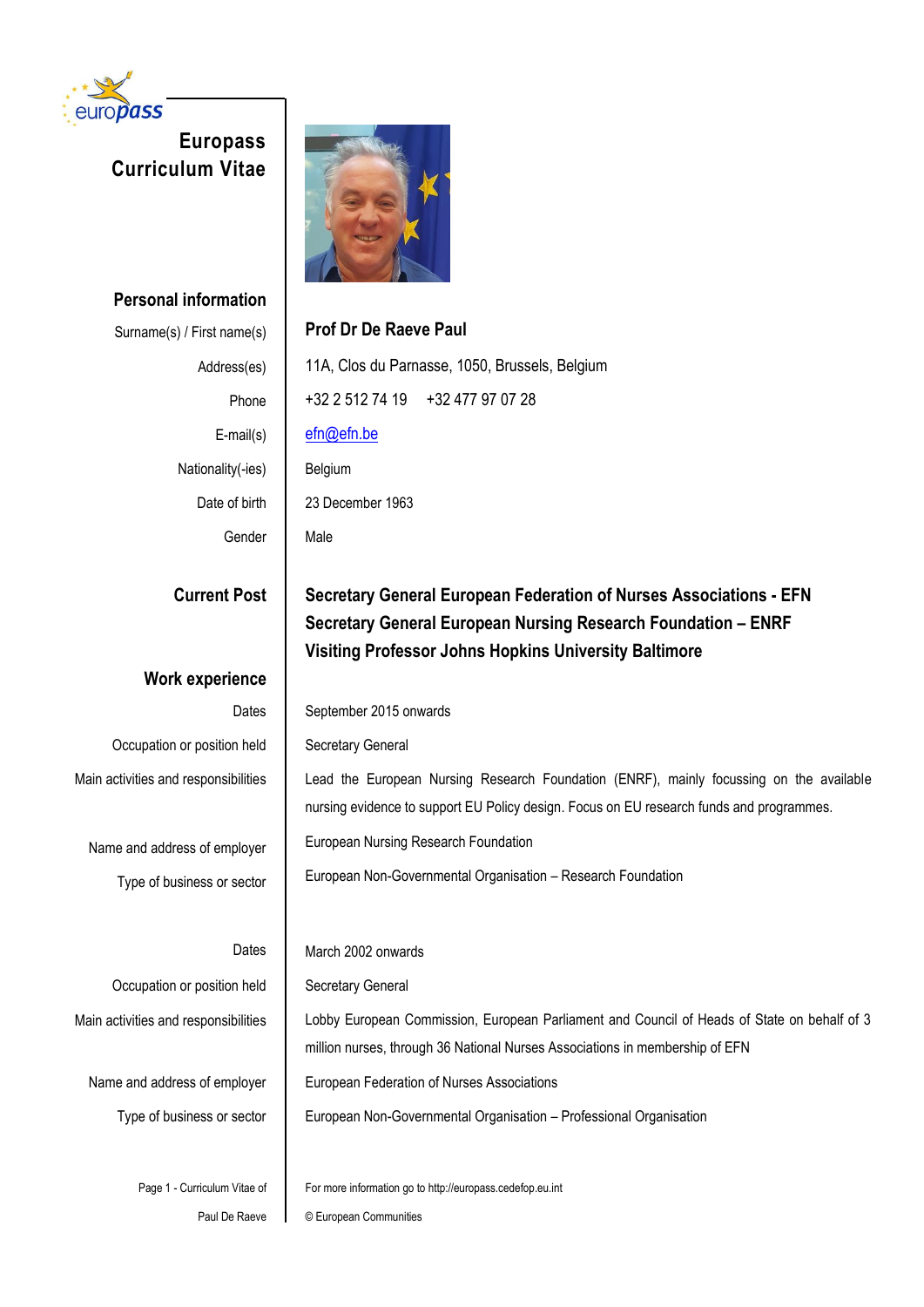| Dates                                | 1992 - 2002                                             |  |  |  |  |
|--------------------------------------|---------------------------------------------------------|--|--|--|--|
| Occupation or position held          | National Nursing Minimum Data Set Coordinator           |  |  |  |  |
| Main activities and responsibilities | Outcome Measurements - Policy making - financing system |  |  |  |  |
| Name and address of employer         | Ministry of Health - UZ Jette - Belgium                 |  |  |  |  |
| Type of business or sector           | National Government and University                      |  |  |  |  |
|                                      |                                                         |  |  |  |  |
| Dates                                | 1990 - 1992                                             |  |  |  |  |
| Occupation or position held          | Senior Nurse and Quality Assurance Nurse                |  |  |  |  |
| Main activities and responsibilities | Management Neonatal ICU and Quality Assurance           |  |  |  |  |
| Name and address of employer         | Al Hada Hospital, Taif, Saudi-Arabia                    |  |  |  |  |
| Type of business or sector           | <b>Health Care Sector</b>                               |  |  |  |  |
|                                      |                                                         |  |  |  |  |
| Dates                                | 1984 - 1990                                             |  |  |  |  |
| Occupation or position held          | <b>Nurse</b>                                            |  |  |  |  |
| Main activities and responsibilities | Client & Nursing Care                                   |  |  |  |  |
| Name and address of employer         | De Bijtjes, Vlezenbeek                                  |  |  |  |  |
| Type of business or sector           | Health Care Sector - Independent Living                 |  |  |  |  |

# **Education and training**

| Dates                          | $2006 - 2013$                                                                           |  |  |  |  |  |
|--------------------------------|-----------------------------------------------------------------------------------------|--|--|--|--|--|
| Title of qualification awarded | <b>PhD</b>                                                                              |  |  |  |  |  |
| Doctoral Thesis Subject        | Is the EU Accession a Policy-window Opportunity for the Nursing Leadership to Advance a |  |  |  |  |  |
| Name and type of organisation  | Professional Agenda? A Comparative Case Study following an Ethnographic Approach.       |  |  |  |  |  |
| Classification                 | Kings College - UK                                                                      |  |  |  |  |  |
|                                |                                                                                         |  |  |  |  |  |

Dates Classification | ISCED 6

# 1995 – 1996 Title of qualification awarded Master in Quantitative Analysis in Social Science Thesis subject | Analyses of Psychosocial and Administrative Activities of Public Health Nurses Name and type of organisation | Catholic University of Brussels, Belgium

Page 2 - Curriculum Vitae of

Paul De Raeve

© European Communities

For more information go to http://europass.cedefop.eu.int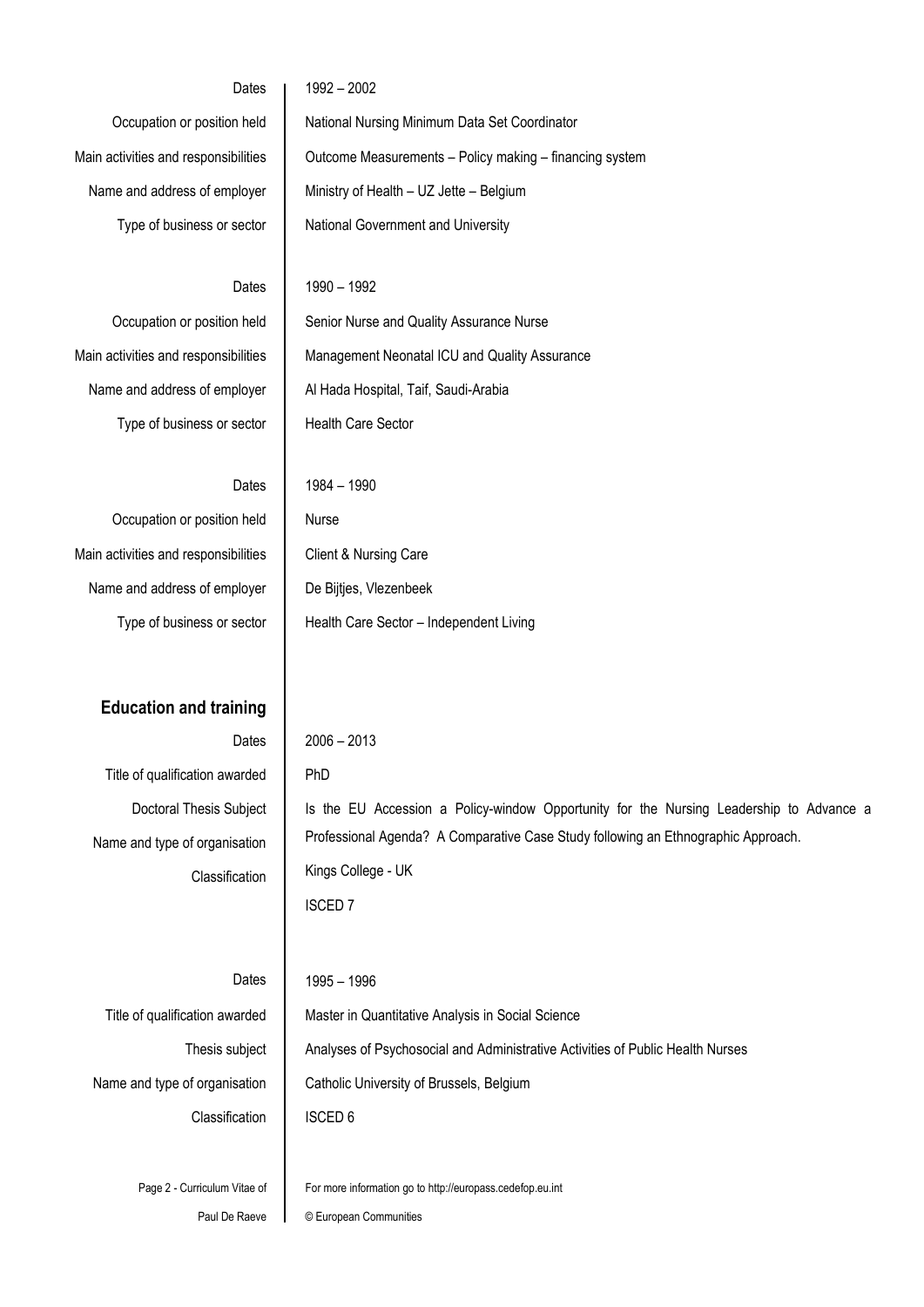Dates **1** 1986 – 1989 Title of qualification awarded | Master in Nursing Science - Option Administration & Management Thesis subject | 'Independent Living of Physical Disabled People in Flanders & Brussels' Name and type of organisation Free University of Brussels, Belgium Classification | ISCED 6 Dates 1981 – 1984 Title of qualification awarded | Bachelor in Nursing

Principal subjects | Nursing Care Process Name and type of organisation | Sint-Elisabeth School for Nursing, Belgium Classification | ISCED 5

# **Competences**

# Mother tongue(s) **Dutch**

Other language(s)

 $Self-assessment$ 

*European level*  $(*)$ 

|           | Understanding | <b>Speaking</b>    | Writing           |  |
|-----------|---------------|--------------------|-------------------|--|
| Listening | Reading       | Spoken interaction | Spoken production |  |
|           |               |                    |                   |  |

| <b>English</b> | C <sub>1</sub> | Proficient user | C <sub>1</sub> | Proficient user | C1             | Proficient user  | C <sub>1</sub> | Proficient user  | C1             | Proficient user |
|----------------|----------------|-----------------|----------------|-----------------|----------------|------------------|----------------|------------------|----------------|-----------------|
| French         | C1             | Proficient user | C1             | Proficient user | C1             | Proficient user  | C <sub>1</sub> | Proficient user  | C1             | Proficient user |
| German         | C1             | Proficient user | C1             | Proficient user | B <sub>1</sub> | Independent user | <b>B1</b>      | Independent user | A <sub>2</sub> | Basic user      |
| <b>Arabic</b>  | A1             | Basic user      | A <sub>1</sub> | Basic user      | A <sub>1</sub> | Basic user       | A <sub>1</sub> | Basic user       | A <sub>2</sub> | Basic user      |

*(\*)Common European Framework of Reference (CEF) level*

**Social Skills** | Enthusiastic and motivated, Driver for Change, Alliance Builder, Value promotor, Lobbyist with advocacy and empowerment skills, intercultural skills, consensus and mediating skills, adopting an analytical and critical approach and making sound judgments.

**Organisational Skills** | Outcome-oriented, Goal-driven, Governance & Management skills, EU Political & Policy skills, EU Lobby skills, Knowledge of Financial management and Reporting, Coaching and Empowering staff, Desire to advance nursing as a profession in all of its branches.

**Computer Skills** Competent with Microsoft Office and Statistical programmes such as Statistica, SPSS, Nvivo.

Page 3 - Curriculum Vitae of

Paul De Raeve

© European Communities

For more information go to http://europass.cedefop.eu.int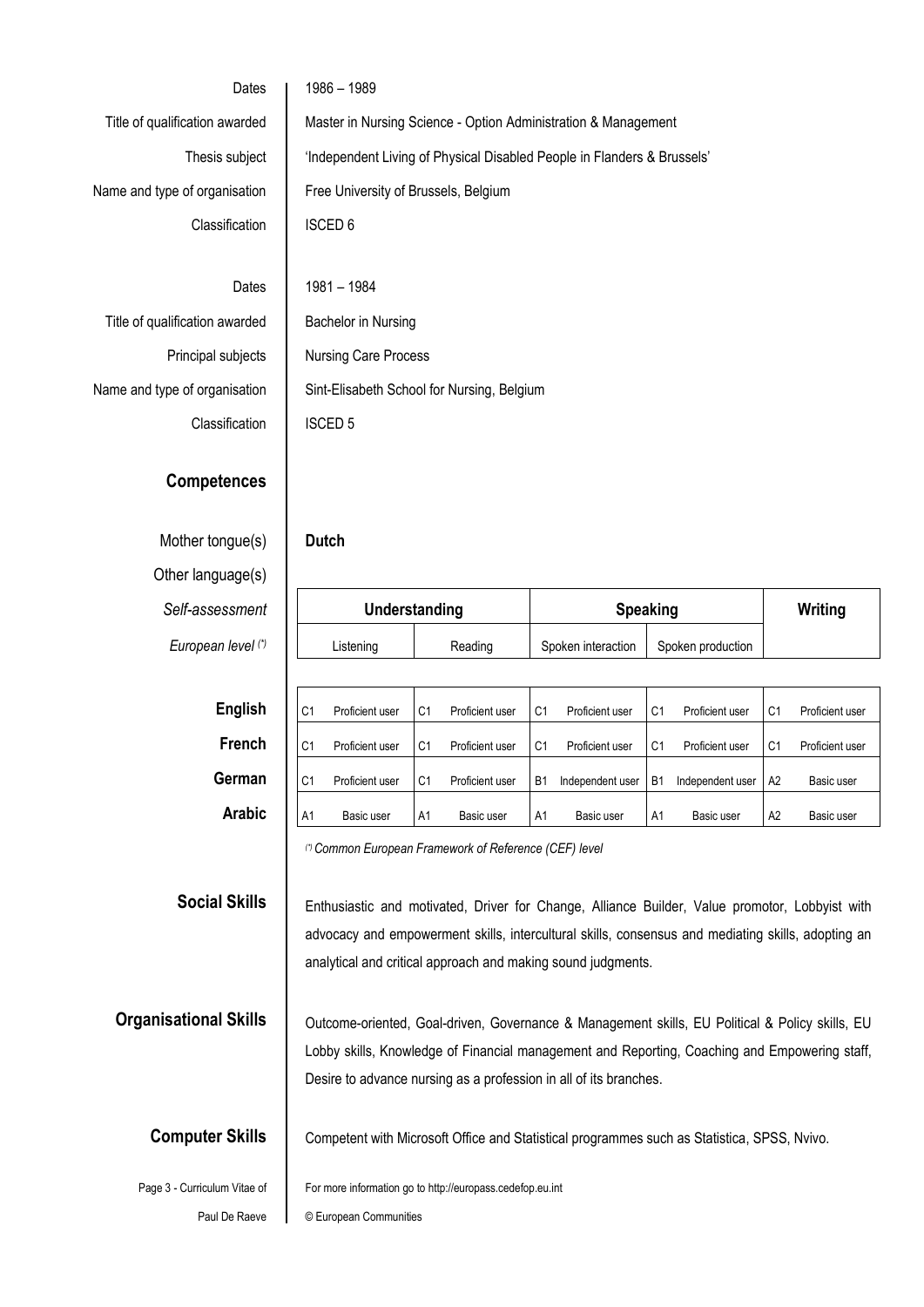| <b>Academic Reviewer</b>                                | Health Europa editorial board member                                                                                                                                                                                                                                                                                                                                                                                                                                                                                                                                                                                                                                                            |
|---------------------------------------------------------|-------------------------------------------------------------------------------------------------------------------------------------------------------------------------------------------------------------------------------------------------------------------------------------------------------------------------------------------------------------------------------------------------------------------------------------------------------------------------------------------------------------------------------------------------------------------------------------------------------------------------------------------------------------------------------------------------|
|                                                         | Reviewer Journal of Advanced Nursing                                                                                                                                                                                                                                                                                                                                                                                                                                                                                                                                                                                                                                                            |
|                                                         |                                                                                                                                                                                                                                                                                                                                                                                                                                                                                                                                                                                                                                                                                                 |
| <b>EU Appointed Expert</b>                              | EU Evaluator for H2020                                                                                                                                                                                                                                                                                                                                                                                                                                                                                                                                                                                                                                                                          |
|                                                         | <b>Expert European Commission</b>                                                                                                                                                                                                                                                                                                                                                                                                                                                                                                                                                                                                                                                               |
|                                                         | Ehealth Stakeholder Group DG Connect & DG Sante                                                                                                                                                                                                                                                                                                                                                                                                                                                                                                                                                                                                                                                 |
|                                                         | Al Expert Group                                                                                                                                                                                                                                                                                                                                                                                                                                                                                                                                                                                                                                                                                 |
|                                                         | Health Policy Forum - DG Sante                                                                                                                                                                                                                                                                                                                                                                                                                                                                                                                                                                                                                                                                  |
|                                                         | Expert WHO Digitalisation                                                                                                                                                                                                                                                                                                                                                                                                                                                                                                                                                                                                                                                                       |
|                                                         | Taiex Expert - DG European Neighbourhood Policy and Enlargement Negotiations                                                                                                                                                                                                                                                                                                                                                                                                                                                                                                                                                                                                                    |
| <b>Partner EU Projects</b>                              | H2020 - SC1-DTH-08-2018 - Prototyping a European interoperable Electronic Health Record<br>(EHR) - Smart4Health & InteropEHRate                                                                                                                                                                                                                                                                                                                                                                                                                                                                                                                                                                 |
|                                                         | Erasmus+ - KA2 - Cooperation for Innovation and the Exchange of Good Practices / KA203 -<br>Strategic Partnerships for higher education - Quality Mentorship for Developing Competent<br>Nursing Students - <b>Qualment</b>                                                                                                                                                                                                                                                                                                                                                                                                                                                                     |
|                                                         | European Public Health Programme - Immunion - European Vaccination Coaition for<br><b>Healthcare Professions</b>                                                                                                                                                                                                                                                                                                                                                                                                                                                                                                                                                                                |
| <b>Coordinator EU Project</b>                           | ENS4Care - DG Connect - EU Thematic Network - EUR 500K - Development of evidence based<br>ICT guidelines for the implementation of eHealth services in nursing and social care, building on<br>existing good nursing and social work practices in eHealth services and, through evaluation and<br>consensus building, create a set of guidelines on healthy lifestyle and prevention, empower and<br>educate patients and the public in the prevention of chronic non-communicable diseases (NCDs).<br>Other EU guidelines relate to clinical practice (COPD), integrated care, advanced roles and nurse<br>ePrescribing.                                                                       |
| <b>Partner Consortium</b><br><b>Finished EU Project</b> | <b>Smartcare – DG Connect Competitiveness Innovation Framework (CIP PSP 2012) – EUR 8</b><br>Million – aiming to join up the Information and Communications Technologies (ICT) and service<br>processes for quality integrated care in Europe. SmartCare will enable the delivery of integrated care<br>to older European citizens to support them to live independent lives within the community by<br>providing the ICT tools necessary to integrated care pathways between social and health services.<br>The regions engaged in SmartCare pilots are: Friuli-Venezia Giulia, Scotland, Aragon, and Southern<br>Denmark, Tallin, South Karelia, Attica, North Brabant, Kraljevo and Uppsala. |
| Page 4 - Curriculum Vitae of                            | EU Joint Action on Quality and Safety - DG Sante - EUR 4 Million - Aims to strengthen cooperation<br>between Member States, international organisations and EU stakeholders on issues related to<br>quality of healthcare. One of the main objectives is the creation of a permanent network for Patient<br>For more information go to http://europass.cedefop.eu.int                                                                                                                                                                                                                                                                                                                           |

Paul De Raeve | © European Communities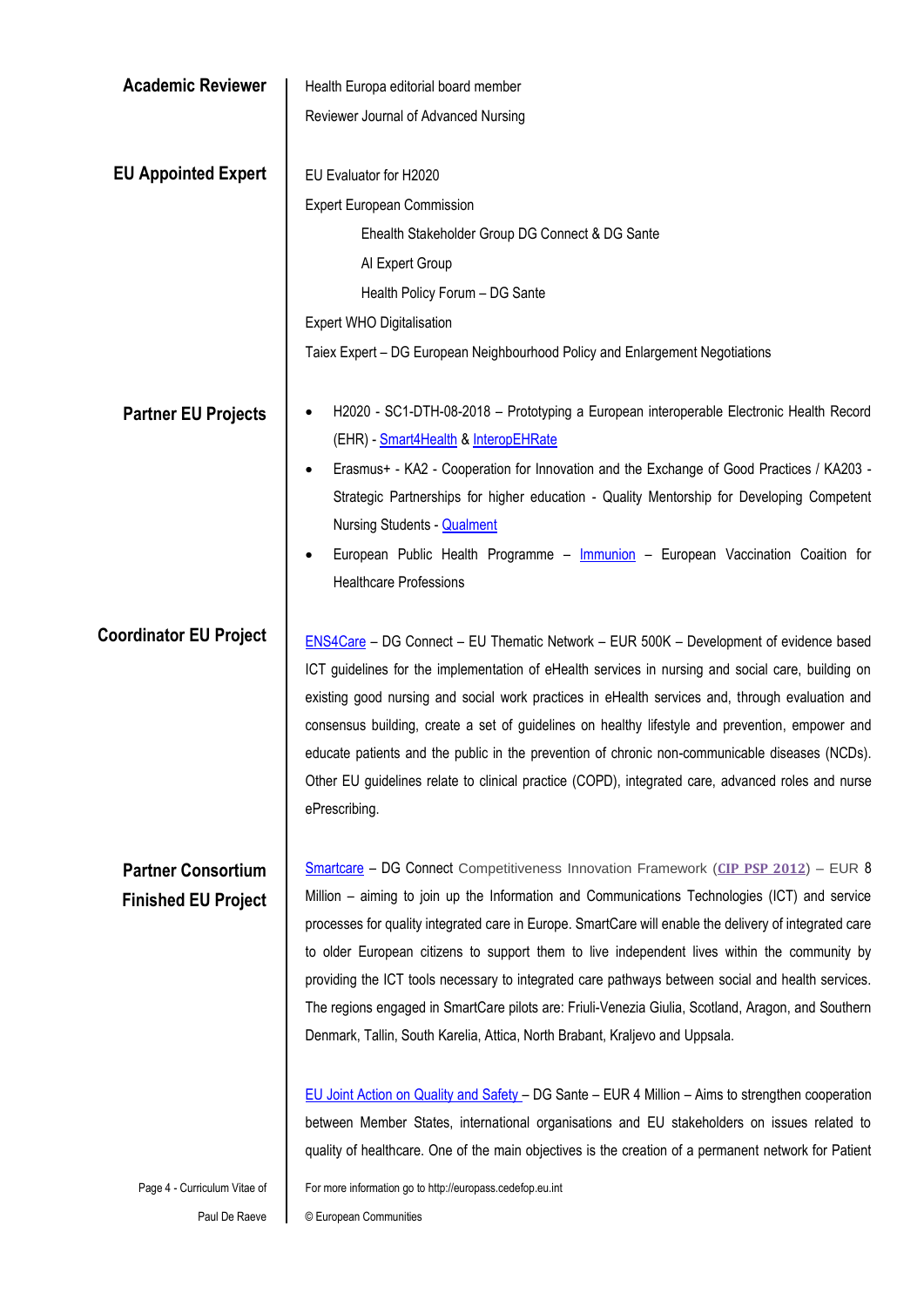# **Partner Consortium Finished EU Project**

Safety in Europe that will reflect on principles of good quality healthcare, patient safety and patient involvement. In the long run, this voluntary exchange of experiences may lead to a peer review system for quality management systems in healthcare. This approach will build on the work of EUNetPaS.

[EUNetPaS](http://www.efnweb.be/?page_id=891) – co-financed by DG Sante and coordinated by the HAS (Haute Autorité de la Santé – France) – EUR 4 Million – Its main objective is: to produce an European added value of Member States collaboration by mutual support, transfer of knowledge, and good practice and exchange of ideas and materials for accelerating progress in Patient Safety; and set up a pan european network for patient safety, involving stakeholders and organised around national nodes or coordinators which will be the ultimate beneficiaries of the outputs of EUNetPaS.

[EU Joint Action Workforce for Health](http://healthworkforce.eu/) – DG Sante – EUR 3 Million – Supports countries to move forward on the planning process of the health workforce and to prepare its future by creating a platform for collaboration and exchange between Member States. This will support Member States and Europe in their capacity to take effective and sustainable measures in workforce policies. The Joint Action supports Member States to develop and reinforce health workforce forecasting and planning capacity, share and benchmark practices, results, knowledge and expertise, support evidence-based decision making, meet current and future challenges in health care by taking into account demand and supply and aim at sustainability of health systems.

Continuous Professional Development – DG Sante – EUR 200K – Study concerning the review and mapping of continuous professional development and lifelong learning for health professionals in the EU – [https://ec.europa.eu/health//sites/health/files/workforce/docs/cpd\\_mapping\\_report\\_en.pdf](https://ec.europa.eu/health/sites/health/files/workforce/docs/cpd_mapping_report_en.pdf)

[EU Joint Action Health Governance Initiative](http://www.ehgi.eu/default.aspx) – DG Sante – EUR 12 Million (3) – High level representatives of EU Member States and co-financed by the European Commission through two different instruments: Joint Action and Thematic Network DG Connect – 4 Million Euro – Aiming at establishing a governance structure for eHealth within Europe in order to ensure continuity of healthcare both at home and across borders. The eHGI is about making e-Health fit for practice and was presented as a political initiative aiming to support the political work of the e-Health governance structure of the EU Member States in developing strategies, priorities, recommendations and guidelines on how to develop e-Health in Europe.

[Chain of Trust](http://www.eu-patient.eu/whatwedo/Projects/Chain-of-Trust/) - DG Sante EU - Public Health Programme - EUR 1.5 Million - aiming to assess the perspectives of the main end users of telehealth services (patients, doctors, nurses and pharmacists across the EU). As a follow-up to this, several National Workshops took place in 6 European countries (Norway, Latvia, Netherlands, Poland, Portugal, and Greece) with the ultimate goal of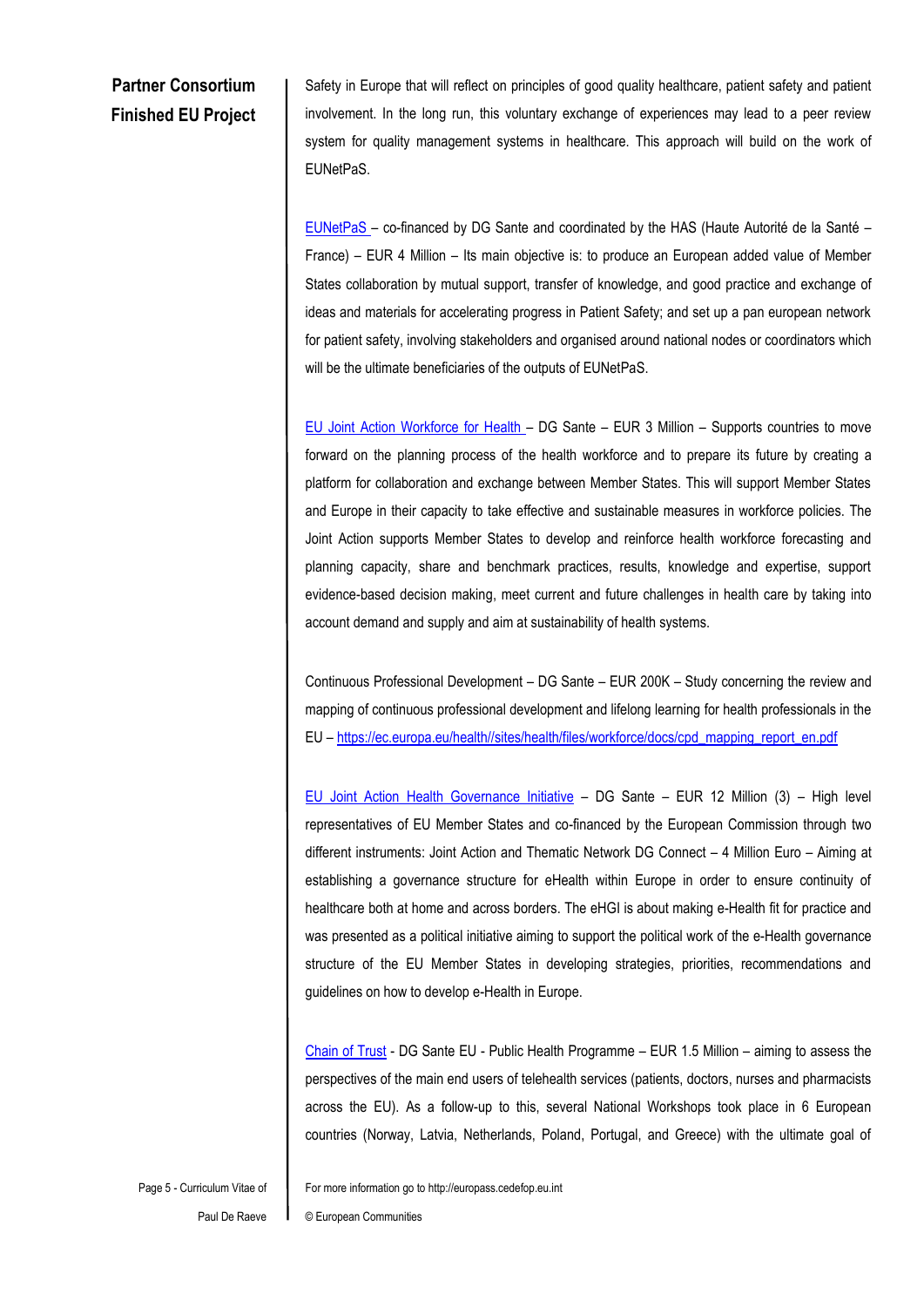validating the information collected through the online survey and to discuss the barriers for taking up e-Health.

[CALLIOPE](http://www.efnweb.be/?page_id=895) - DG Connect - Thematic Network – EUR 800K – Set up by six health administrations, 13 competence centres, and nine EU level professional organisations which represent healthcare professionals, patients, and payers. The CALLIOPE collaboration platform facilitates the sustainability of a trusted, open, equitable, informed and transparent dialogue; it synthesises perspectives, opinions, and views; and it produces proposals that represent a balanced view and which are accompanied by a clear statement of the level of consensus that the proposals achieve.

# Page 6 - Curriculum Vitae of For more information go to http://europass.cedefop.eu.int **Publication Books Publication Articles** De Raeve P (2017). EU Lobby Strategies Fitting a New Political Context. LAP LAMBERT Academic Publishing, ISBN 978-3-330-04870-6 De Raeve P (2017). The European Union: What's in it for me? LAP LAMBERT Academic Publishing, ISBN 978-3-330-03381-8 De Raeve P, Rafferty AM, Barriball L (2016). EU Accession Policy Window Opportunity, LAP LAMBERT Academic Publishing, ISBN 978-3-659-97672-8 De Raeve P (2011). 'Nurses' voice in the EU Policy Process', Kluwer, ISBN 978 90 4653 908 8 De Raeve P. ao. (1998). 'Het Verpleegkundig Wetenschappelijk Onderzoek, practisch bekeken', Kluwer, ISBN 90 6716 5107 De Raeve P. & Negri J.F. (2000) 'La Recherche Infirmière, Approches Pratiques, Kluwer, ISBN 90 5062 308 5 **Nursing Education & Free Movement** De Raeve P, Rafferty A and Bariball L (2016) EU Accession: A Policy Window for Nursing? Eurohealth Observer, Vol.22, No.1 De Raeve P (2015) Nursing Legislation and Curricula in compliance with Article 31 of Directive 2005/36/EC, amended by Directive 2013/55/EU. Diplomatic World De Raeve P (2013) Where have Europe's nurses gone? 12Newsnow.com De Raeve P (2012) Strengthening Nursing Education Saves Lives, EPHA[, http://epha.org/a/5406](http://epha.org/a/5406) **Governance, Management and Leadership** De Raeve P & Davidson P (2020) Moving from tokenism- strategies for dissemination to optimize societal impact: a case study. Health Europe H13 De Raeve P & Adams E (2020) Florence Nightingale Legacy & EFN Influencing EU Policies. Health Europe H13 De Raeve P (2020) Following in the Footsteps of Florence; From Florence to the Frontline: We need better policies to protect nurses at the frontline of crises. OECD De Raeve P (2020) Nurses – the Heroes at the Frontline of Healthcare. New Europe-Our World

Paul De Raeve

© European Communities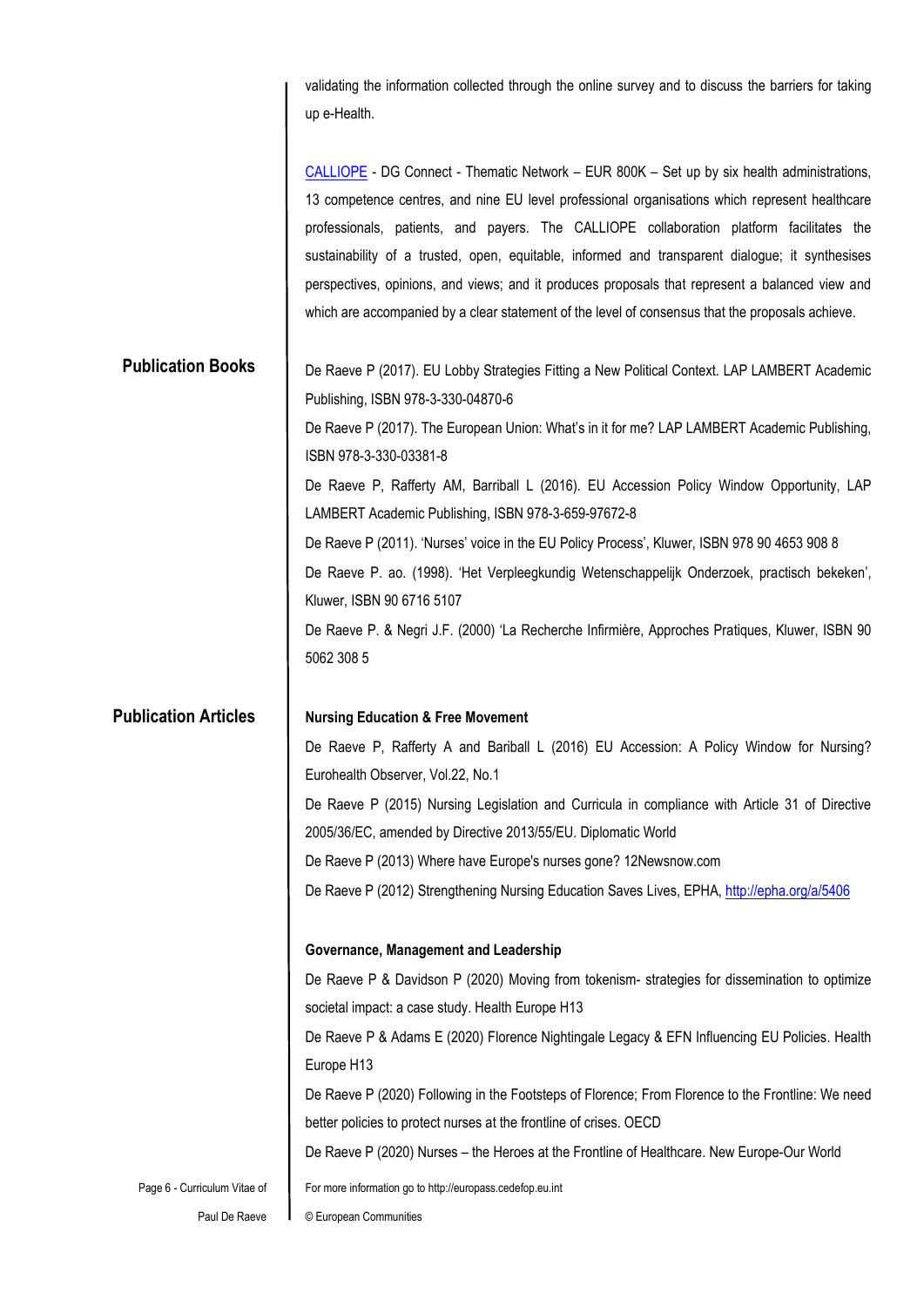**Publication Articles** | De Raeve P & Aligiannis K (2016) European Semester: An Opportunity for the Nursing Profession. Pan European Networks: Government

> De Raeve P et al (2014) Evidence Based Policymaking for Health System Reform in the EU Diplomatic World

### **Sustainability Healthcare Ecosystems in EU**

De Raeve P, Xyrichis A & Adams E (2021) The impact of the COVID-19 pandemic on nurses in Europe: a critical discussion of policy failures and opportunities for future preparedness. [International Journal of Nursing Studies Advances.](https://www.sciencedirect.com/science/article/pii/S2666142X2100014X?via%3Dihub) 

De Raeve P & Adams E (2020) Let's get better prepared for the next health crisis in the EU! Open Access Government.

De Raeve P (2020) Pandemics, nurses and older people – how do we plan for the future? EIT [Health](https://eithealth.eu/view/pandemics-nurses-and-older-people-how-do-we-plan-for-the-future/) Think Thank 2020

De Raeve P (2019) Nurses leading Change in Europe's fight against Alzheimer's Disease. Government Gazette. Healthcare

De Raeve P & Dorota Kilańska (2016) Public Health Nurses Building Resilient Health and Social Ecosystems in the EU. In Scientific Issues of Health Protection[. Public Health and Governance](http://www.ejournals.eu/Zdrowie-Publiczne-i-Zarzadzanie/2016/Tom-14-zeszyt-1/art/7685/)

De Raeve P (2013) How Long Will Healthcare Ignore Money Waiting to Be Spent? Hospitals.be (11/4)

De Raeve P (2013) Investing in health to boost the economy. Public Service Europe (30).

De Raeve P et al (2012) Why are nurses seen as 'easy targets' for cuts? Public Service Europe

De Raeve P (2012) How Long Will Healthcare Ignore Money Waiting to Be Spent? Lindsell Marketing

De Raeve P (2012) Caring in Crisis: The Impact of Austerity Budgets on Nurses and Nursing. Public Service Review European Union

De Raeve P (2011) Nurses Impact on the Health System Paradigm Shift.World Medical Journal

De Raeve P (2010) Nurses keep on the pressure. Hospital Healthcare Europe

De Raeve P (2007) The Future EU Health Services, Parliament Magazine, Issue no. 259

### **Gender**

De Raeve P (2015) Gender and Integrated Care. Diplomatic World

De Raeve P (2015) [When Personalised Medicine, Gender and Dementia meet.](http://diplomatic-world.com/en/editions/48#page-82-83) Diplomatic World

### **EU Policy Design**

De Raeve P (2020) How can EU health policy better address COVID-19? Health Europe H14 De Raeve P & Adams E (2018) Why the European Pillar of Social Rights should keep nurses in the profession. Open Access Government

De Raeve P (2017) Think outside the box. [Pan European Networks Ltd](http://www.paneuropeannetworks.com/health/think-outside-the-box/)

Page 7 - Curriculum Vitae of

For more information go to http://europass.cedefop.eu.int © European Communities

Paul De Raeve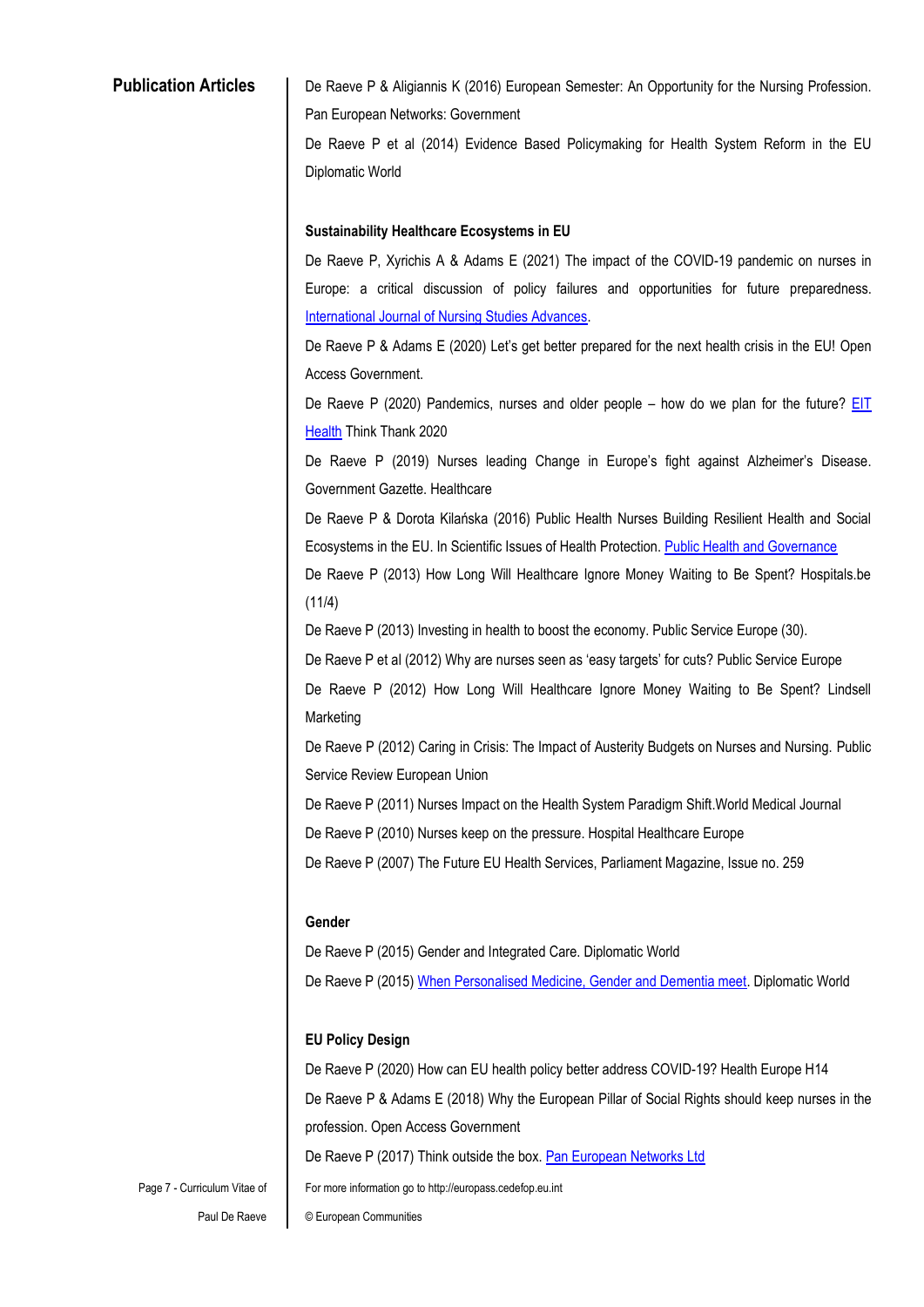**Publication Articles** | De Raeve P (2015) Going beyond archaic metrics. Horizon 2020 Projects: Portal 9 (4005) De Raeve P (2015) [Nursing Europe.](http://www.horizon2020publications.com/H8/#96) Horizon 2020 Projects: Portal 8 (4054) De Raeve P (2013) Targeting Cohesion. Public Service Review, European Union 34 De Raeve P et al (2012) Caring and Comparing. Public Service Review, European Union 24 De Raeve P (2012) A Healthy Constitution. Public Service Review, European Union 23 De Raeve P (2011) Nursing the Directive. Public Service Review, European Union, Issue 21

## **Primary and Community Care**

De Raeve P (2019) Nurses Leading Change in Europe's fight against Alzheimer Disease, [https://issuu.com/government.gazette/docs/government\\_gazette\\_-\\_vol\\_1\\_\\_2019/90](https://issuu.com/government.gazette/docs/government_gazette_-_vol_1__2019/90)

De Raeve P (2018) The Long-Term Care Implementation Gap. Scitech Europa <http://www.scitecheuropa.eu/long-term-care-implementation-gap/85617/>

De Raeve P & Aligiannis K (2016) Upscaling integrated care. Pan European Networks: Science & Technology 19

De Raeve P (2016) Nurses as public health leaders. *Pan European Networks: Government (Issue 20)* - <http://www.paneuropeannetworkspublications.com/GOV20/#78>

De Raeve P (2015) Personalising dementia care. Pan European Networks – Science and **Technology** 

De Raeve P et al (2012) Chain of Trust: Understanding Patients' and Health Professionals' Perspective on Telehealth and Building Confidence and Acceptance.

De Raeve P (2007) EU Health Pro Elderly, Parliament Magazine, Issue no. 256

# **Digitalisation**

De Raeve P, Davidson PM, Shaffer FA, Pol E, Pandey AK & Adams E (2021) Leveraging the trust of nurses to advance a digital agenda in Europe: a critical review of health policy literature. Open [Research Europe.](https://open-research-europe.ec.europa.eu/articles/1-26/v2#referee-response-26887) 

De Raeve P et all (2020) Blockchain and Continuity of care. Health Europe H14

De Raeve P & Jardim-Gonclaves R (2020) Digitalising the Healthcare Ecosystem in the European Union. Health Europe H13

De Raeve P (2020) Blockchain-based technologies fors ustainable EU healthcare ecosystems. Health & Social Care

De Raeve P (2019) The world of cloud-based services: storing health data in the cloud. Health Europe H10

De Raeve P (2019) Blockchain Interoperability – Sharing data across the care continuum Open Access Government

De Raeve P (2018) Blockchain technology: supporting continuity of care. Scitech – [Health Europa](https://www.healtheuropa.eu/blockchain-technology-continuity-of-care/85708/)

De Raeve P (2018) Three million EU nurses leading digitalisation! [Open Access Government](http://edition.pagesuite-professional.co.uk/html5/reader/production/default.aspx?pubname=&edid=100e4ef2-b7dd-4f7e-91e2-4484fd9457b7)

Page 8 - Curriculum Vitae of For more information go to http://europass.cedefop.eu.int © European Communities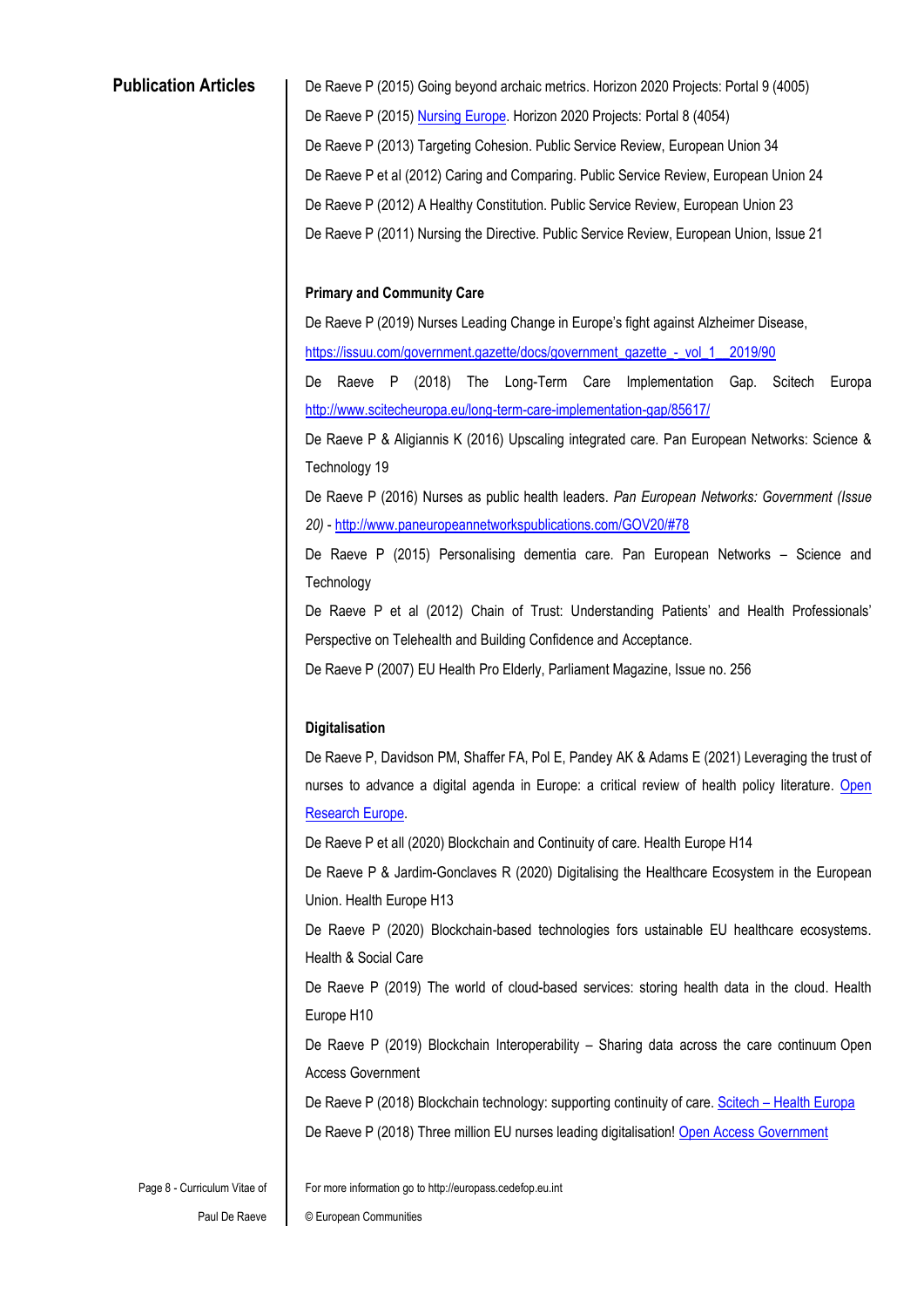**Publication Articles** . De Raeve P at al (2016) Enhancing the provision of health and social care through eHealth. *International Nursing Review* - [http://www.efnweb.be/wp-content/uploads/Enhancing-the-provision](http://www.efnweb.be/wp-content/uploads/Enhancing-the-provision-of-health-and-social-care-in-Europe-through-eHealth-Final.pdf)[of-health-and-social-care-in-Europe-through-eHealth-Final.pdf](http://www.efnweb.be/wp-content/uploads/Enhancing-the-provision-of-health-and-social-care-in-Europe-through-eHealth-Final.pdf)

> De Raeve P et al (2015) Enhancing the provision of health and social care through eHealth. International Nursing Review

> De Raeve P (2013) Europeanisation: eHealth Services Standards of Care. *European Journal of ePractice* - [http://www.efnweb.be/wp-content/uploads/EFN-Article-Europeanisation-eHealth-](http://www.efnweb.be/wp-content/uploads/EFN-Article-Europeanisation-eHealth-Standards-Oct.2013.pdf)[Standards-Oct.2013.pdf](http://www.efnweb.be/wp-content/uploads/EFN-Article-Europeanisation-eHealth-Standards-Oct.2013.pdf)

> De Raeve P (2013) Nursing and Social Care Central in Redesigning Healthcare Systems Through the Deployment of eHealth Services, *European Journal of ePractice* [https://www.researchgate.net/publication/263746932\\_Nursing\\_and\\_Social\\_Care\\_Central\\_in\\_Redesi](https://www.researchgate.net/publication/263746932_Nursing_and_Social_Care_Central_in_Redesigning_Healthcare_Systems_Through_the_Deployment_of_eHealth_Services) gning Healthcare Systems Through the Deployment of eHealth Services

> De Raeve P, Kilanska D (2013) mHealth redesigning healthcare budgets. *European Journal of ePractice* - [http://www.efnweb.be/wp-content/uploads/mHealth-redesigning-healthcare-budgets-](http://www.efnweb.be/wp-content/uploads/mHealth-redesigning-healthcare-budgets-Nov.2013.pdf)[Nov.2013.pdf](http://www.efnweb.be/wp-content/uploads/mHealth-redesigning-healthcare-budgets-Nov.2013.pdf)

> De Raeve P (2013) EU-US Memorandum of Understanding and Europeanisation: eHealth Services Standards of Care, ePractice Journal

> De Raeve P (2013) Nursing and Social Care Central in Redesigning Healthcare Systems Through the Deployment of eHealth Services, ePractice Journal

De Raeve P et al (2013) Nurses and carers central to e-health services. ScienceOmega.com

De Raeve P (2011) The Use of eHealth technology by front line nurses. The Parliament Magazine

### **Quality and Safety**

De Raeve P (2020) COVID-19 and the protection of frontline nurses. Health Europe H14 De Raeve P (2017) Preventing the exposure of nurses and health professionals to hazardous drugs. [The Parliament Magazine](https://www.theparliamentmagazine.eu/articles/partner_article/efn/preventing-exposure-nurses-and-health-professionals-hazardous-drugs)

De Raeve P (2015) [Prévention des blessures accidentelles: où en est-on?](http://www.hospitals.be/images_produit/upload_fichier/359_HOSF0132_zmags-rd.pdf) Hôpital Belge

De Raeve P (2015) Nurses' safety neglected when dealing with Ebola preparedness. Diplomatic World

De Raeve P et al (2014) Sharps Injuries in the Healthcare Setting, has the EU Sharps Directive Increased Healthcare Worker Safety? Hospital Pharmacy Europe

De Raeve P et al (2013) Credentialing with Credibility. Public Service Review: Health and Social Care 35

De Raeve P (2011) Getting Ready to Implement the EU Directive Preventing Sharps Injuries. Health **Matters** 

De Raeve P (2010) Sharps Injuries – From Directive towards Implementation' Health

De Raeve P (2010) Sharps Injuries – Stepping Up to the Challenge in Europe

De Raeve P (2007) EU Patient and Workplace Safety, Issue no 257

Page 9 - Curriculum Vitae of

For more information go to http://europass.cedefop.eu.int

Paul De Raeve

© European Communities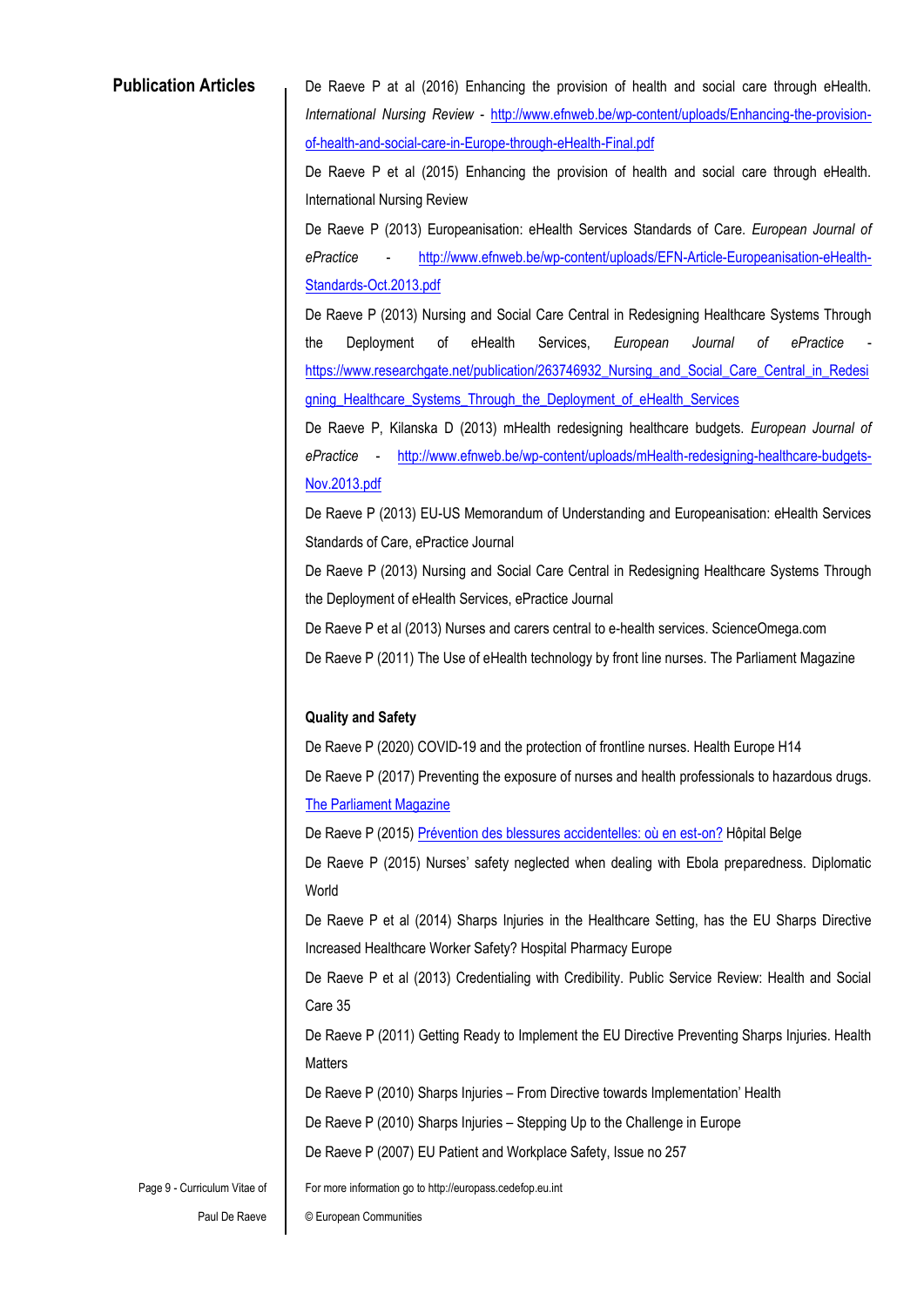De Raeve P & Kennedy A (2006) EU Challenges to Safeguard Quality of Care and Patient Safety. Health First Europe

## **Workforce**

De Raeve P et al (2014) The Politics of Health Workforce Planning and Forecasting. Eurohealth De Raeve P et al (2012) Will the WHO Global Code benefit health workforces? Science Omega De Raeve P (2010) Feature on Nurses' Health. Practical Patient Care

EFN Competency Framework for Batchelor Nurses - [http://www.efnweb.be/?page\\_id=6897](http://www.efnweb.be/?page_id=6897)

Transformation Health & Care in the Digital Single Market *(August 2017).* [http://www.efnweb.be/wp](http://www.efnweb.be/wp-content/uploads/Transformation-Health-Care-in-the-Digital-Single-Market.pdf)[content/uploads/Transformation-Health-Care-in-the-Digital-Single-Market.pdf](http://www.efnweb.be/wp-content/uploads/Transformation-Health-Care-in-the-Digital-Single-Market.pdf)

Next phase of EU-US cooperation in eHealth/Health IT *(March 2016).* [http://www.efnweb.be/wp](http://www.efnweb.be/wp-content/uploads/EFN-input-to-consultation-on-EU-US-cooperation-in-eHealthHealthIT.pdf)[content/uploads/EFN-input-to-consultation-on-EU-US-cooperation-in-eHealthHealthIT.pdf](http://www.efnweb.be/wp-content/uploads/EFN-input-to-consultation-on-EU-US-cooperation-in-eHealthHealthIT.pdf)

Green Paper on Mobile Health *(July 2014).* [http://www.efnweb.be/wp-content/uploads/EFN-input-](http://www.efnweb.be/wp-content/uploads/EFN-input-Mobile%20Health.pdf)[Mobile%20Health.pdf](http://www.efnweb.be/wp-content/uploads/EFN-input-Mobile%20Health.pdf)

eHealth Action Plan 2011-2020 *(May 2011).* [http://www.efnweb.be/wp](http://www.efnweb.be/wp-content/uploads/2011/11/EFNinputtopublicconsultintheeHAP2012-2020FINAL.pdf)[content/uploads/2011/11/EFNinputtopublicconsultintheeHAP2012-2020FINAL.pdf](http://www.efnweb.be/wp-content/uploads/2011/11/EFNinputtopublicconsultintheeHAP2012-2020FINAL.pdf)

Upscaling eSkills of the healthcare professionals – Report on eSkills and Health Workforce [http://ec.europa.eu/information\\_society/newsroom/cf/dae/document.cfm?action=display&doc\\_id=8061](http://ec.europa.eu/information_society/newsroom/cf/dae/document.cfm?action=display&doc_id=8061)

International Sectoral Qualification Frameworks and Systems – DG Employment - Report: <http://ec.europa.eu/social/BlobServlet?docId=16568&langId=en>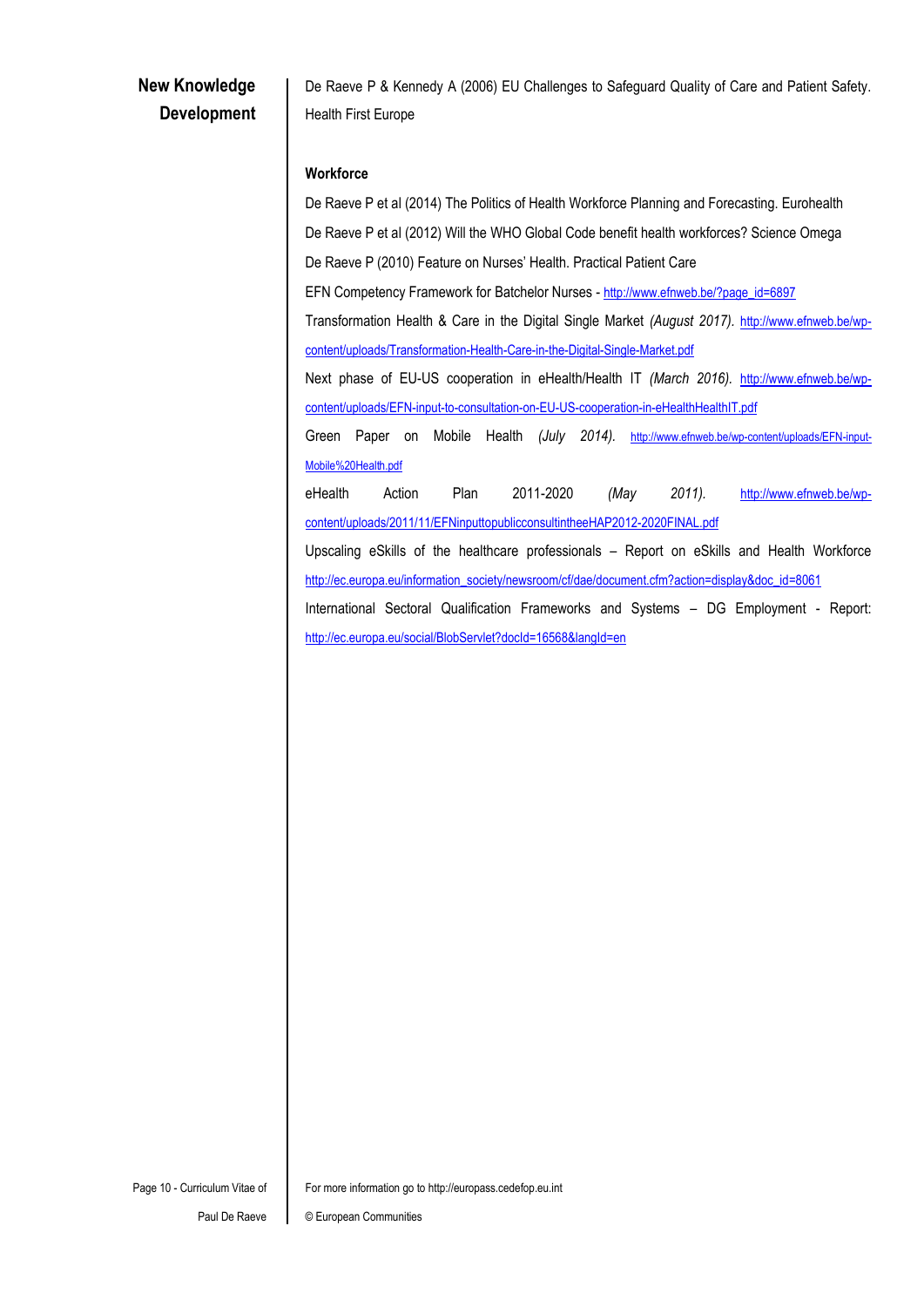| EU Speeches 2021              | ROME - G20 Global Health Summit                                                          |
|-------------------------------|------------------------------------------------------------------------------------------|
|                               | BRUGGE - College of Europe - Impact COVID19 on Nurses                                    |
|                               | PORTUGAL - EU Presidency CNO / CMO / CDO Meeting                                         |
| 2020                          | <b>BRUSSELS - European Parliament - Digitalisation</b>                                   |
|                               | BRUSSELS - European Commission - COVID-19                                                |
|                               | BRUSSELS - European Public Health Associations - Digitalisation                          |
|                               | BRUSSELS - Mental Health Europe - COVID-19                                               |
|                               | BRUSSELS - Politico - Chronic Diseases                                                   |
| 2019                          | COPENHAGEN - WHO RC - Vaccination                                                        |
|                               | BRUSSELS - European Commission - Vaccination Coalition                                   |
|                               | SPAIN - Nursing Now                                                                      |
| 2018                          | BRUSSELS - Digital Europe - End-user Engagement                                          |
|                               | SOFIA - EU Presidency - 12 May - International Nurses Day                                |
|                               | NEW YORK - Blockchain - OECD                                                             |
| 2017                          | <b>BRUSSELS</b> - European Parliament - Proportionality Directive                        |
|                               | ALBANIA - EU Accession TAIEX Mission                                                     |
|                               | FYR of MACEDONIA - EU Accession Mission                                                  |
| 2016                          | BRUSSELS - DG GROW - Nurses & European Professional Card                                 |
|                               | BRUSSELS - Value in Health Systems with Prof. Rifat Atùn Harvard School of Public Health |
|                               | SLOVAKIA - Nursing Schools Compliance with EU Directive 55                               |
| 2015                          | BRUSSELS - Nursing and Social Care Ecosystem - European Parliament                       |
|                               | PRAAG - EU Directive 55 & EFN Competency Framework                                       |
|                               | MILAAN - Modernisation Healthcare systems                                                |
| 2014                          | <b>BRUSSELS</b> - Active Citizenship Network - Patient Empowerment                       |
|                               | ROME - EU PRESIDENCY CMO-CDO-CNO meeting                                                 |
|                               | MADRID - EBOLA SUMMIT                                                                    |
| 2013                          | BELGIUM - European Patients' Rights Day - Nurses Empowering Patients                     |
|                               | HELSINKI - Advance Nurse Practitioner - Nursing Care Continuum                           |
|                               | POLAND – Biosafety Summit – Cluster Analysis to measure Directive 32 implementation      |
| Page 11 - Curriculum Vitae of | For more information go to http://europass.cedefop.eu.int                                |
| Paul De Raeve                 | © European Communities                                                                   |